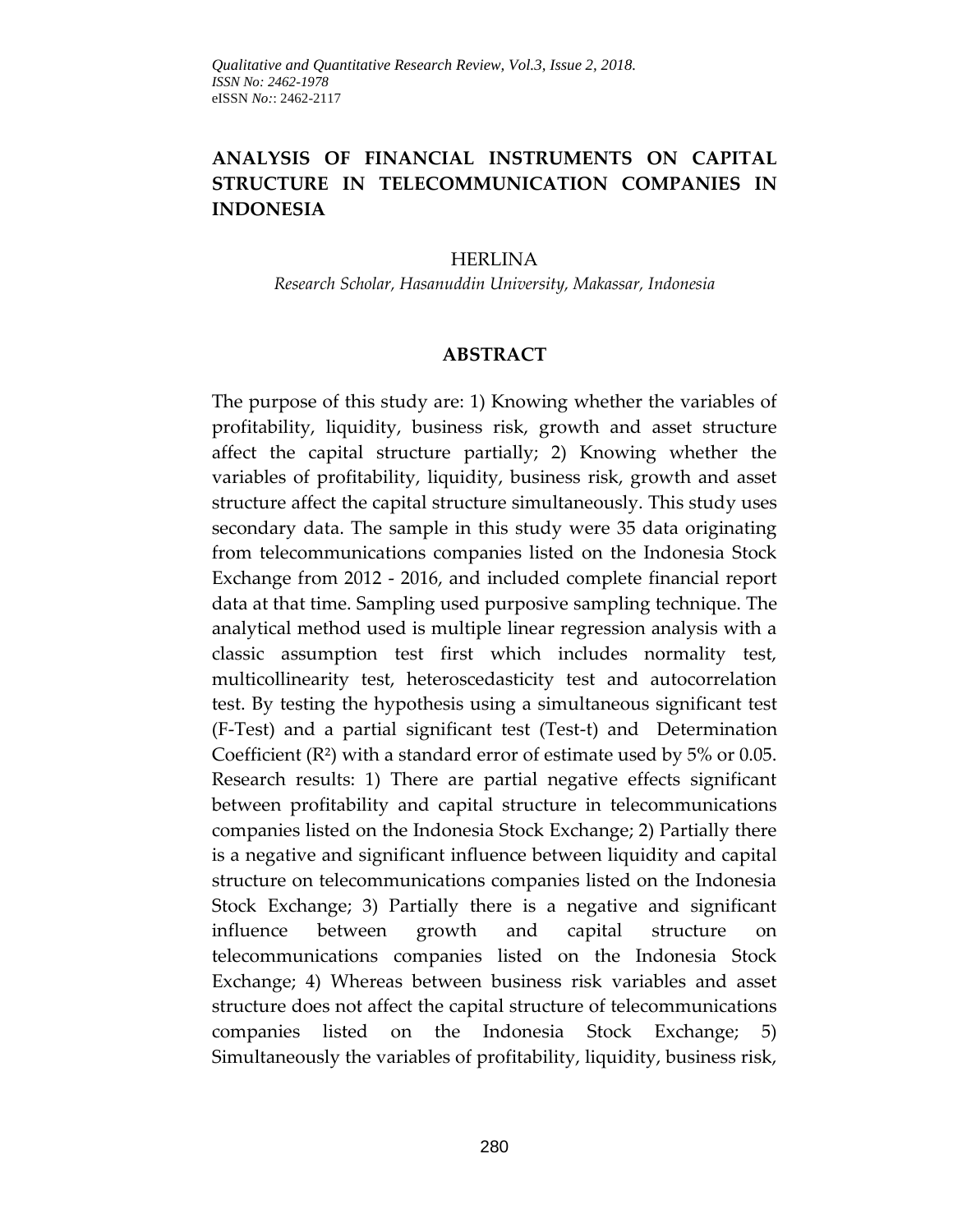growth and asset structure affect the capital structure of telecommunications companies listed on the Indonesia Stock Exchange.

**Keywords:** Capital Structure, profitability, liquidity, business risk, growth and asset structure.

### **BACKGROUND INFORMATION**

The company is a very important in business activity economy the company is built with purpose get benefits that can also be used in the future come. Today the company is always developing in an effort, in anticipation of increasingly fierce competition. Efforts made this are a separate problem for the company, because concerning the fulfillment of the funds needed to do so company development. If a company fulfills the need for funds prioritizes sources from within the company itself, then the company will greatly reduce its dependence on outside parties in overcoming funding problems. Companies in operation always need capital or funds that will be used to finance production, operations and costs purchase of fixed assets, so employers must be able to think from where source of funds can be obtained. Company capital or funds can be obtained from two sources, namely from internal company resources, such as equity in the form of deposits owner or share capital and retained earnings. As for the source from external companies such as foreign capital in the form of debt (Husnan & Pudjiastuti, 2004). Some research related to profitability are wrong one factor in capital structure gives different results, among others research results of Nurrohim (2008) show that profitability significantly influence the capital structure. Research result this is different from the Seftianne and Ratih Handayani studies (2011) states that profitability does not affect the capital structure. The results of the study regarding the effect of liquidity on the capital structure also shows the results of different studies including the results of the study Seftianne and Handayani (2011) state that liquidity is not affect capital structure. The results of the study are different from the research of Syahril and Isnurhudi (2013) states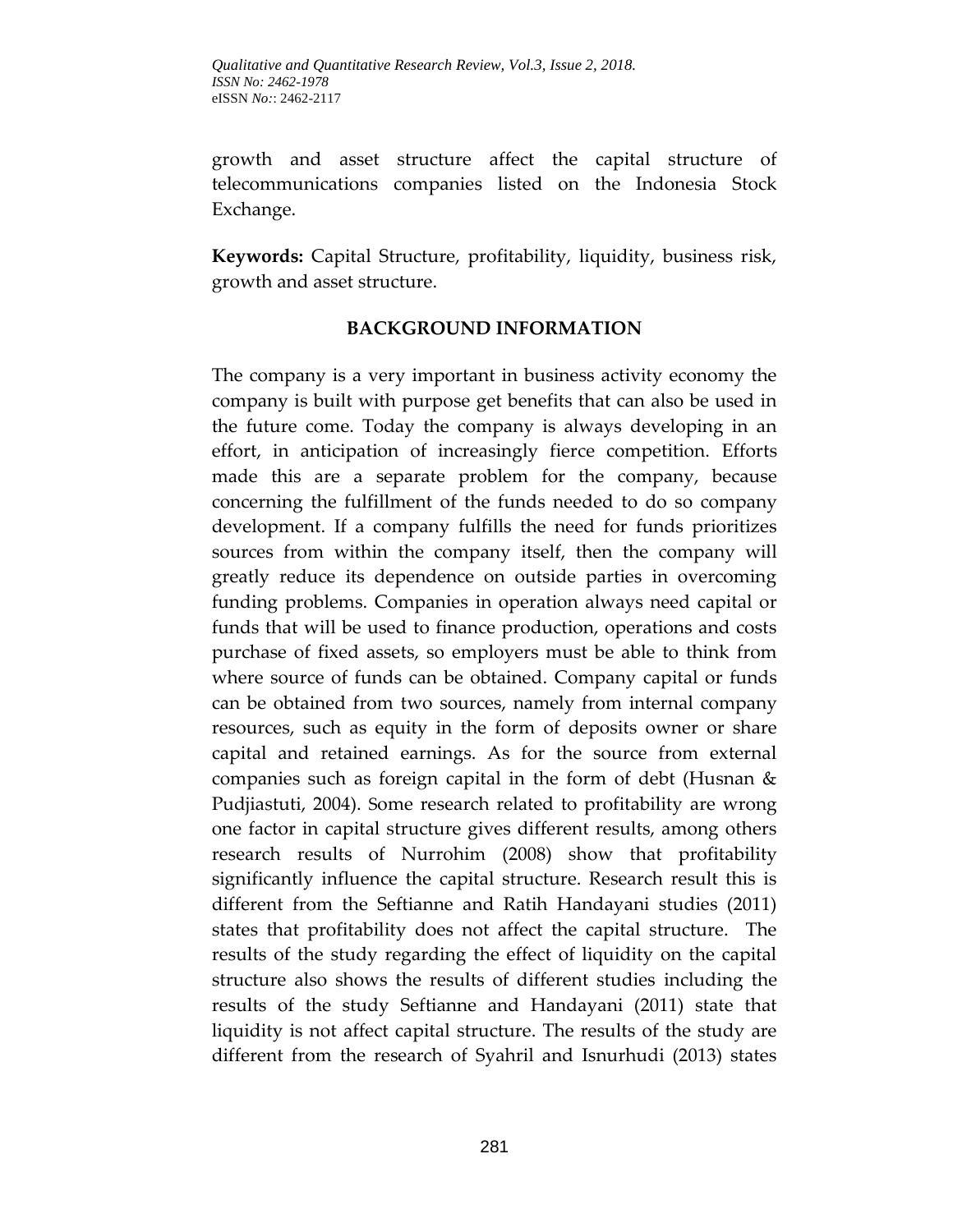that liquidity has a negative and significant effect on the capital structure.

The results of the study regarding the effect of business risk on the structure capital also shows the results of different studies including results Joni and Lina's research (2010) state that business risk is not has an influence on capital structure. This result is different from Muhammad Syahril and Isnurhudi (2013) stated that business risk negative and significant effect on capital structure. Results of research on influences Growth towards capital structure also showed different research results including Joni's research results and Lina (2010) state that growth has a positive influence on capital structure. This result is different from Sarsa Meta Nugraini (2012) states that Growth has a positive and unacceptable effect. The results of the study regarding the effect of asset structure on capital structure as well show different research results, including the results of the study Nurrohim (2008) shows that asset structure is influential significantly to the capital structure. This result is different from Seftianne and Ratih Handayani (2011) states that the asset structure is not affect capital structure. From several previous studies there were still differences in results research (research gap) regarding the factors that influence it capital structure. This research tries to find out what factors which affect the capital structure of the telecommunications company listed on the IDX for the period 2012- 2016. Variables used in the study these are profitability, growth, business risk, liquidity and asset structure. Therefore, the company in determining the capital structure is necessary understood and analyzed first so that the value of the company can obtained value that can satisfy shareholders or Owners Company.

From the phenomena and theories revealed above, researchers are interested to conduct research on Capital Structure. This research is limiting research on factors that influence capital structure, namely profitability, liquidity, business risk, growth, and asset structure. This research take samples from Telecommunications companies on the IDX.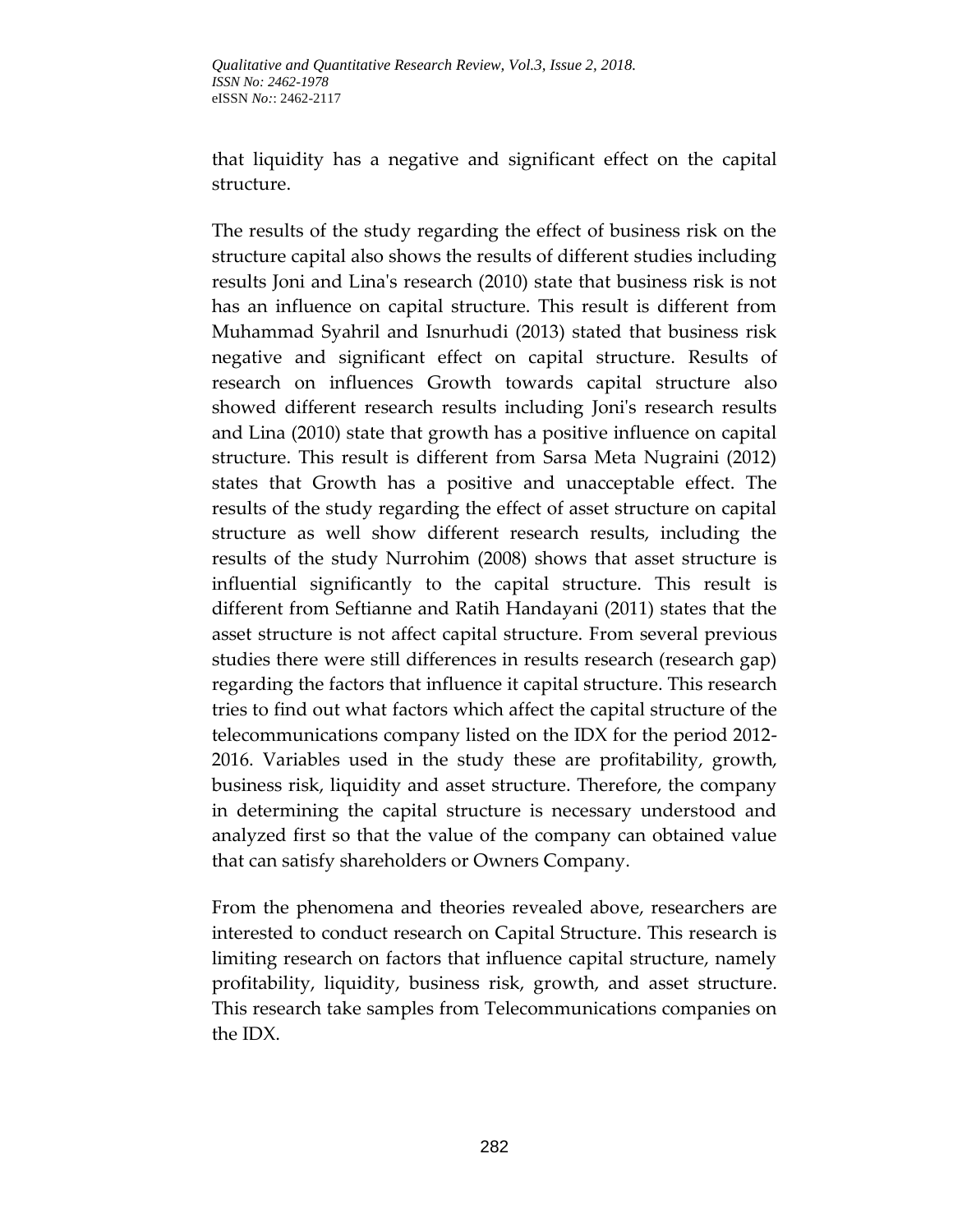## **OBJECTIVES OF THE STUDY**

- 1. Analyzing what the variables are profitability influences the capital structure of a telecommunications company listed on the Indonesia Stock Exchange for the period 2012-2016.
- 2. Analyze does variable liquidity affect the company's capital structure Telecommunications listed on the Indonesia Stock Exchange 2012-2016.
- 3. Analyze whether business risk variables affect the structure the capital of a Telecommunication company listed on the Indonesia Stock Exchange the period 2012-2016.
- 4. Analyze what the variable is growth take effect on the capital structure of the Telecommunications Company listed on the Exchange Indonesia Securities 2012-2016 period.
- 5. Analyze whether the structure variable assets affect the capital structure of the telecommunications company listed on the Indonesia Stock Exchange 2012-2016.

## **OPERATIONAL DEFINITIONS**

## **Dependent variable**

Dependent variables in this study are capital structure variables. The Debt Ratio (Capital Structure) is calculated by comparing total debt (*liability*) with total assets (Atmaja: 2003).

$$
TDR = \frac{Total\ liabilities}{Total\ Assets}
$$

## **Independent variable**

The independent variable in this study is the variable predicted to affect the capital structure, namely profitability, liquidity, business risk, growth and asset structure that has been formulated as follows: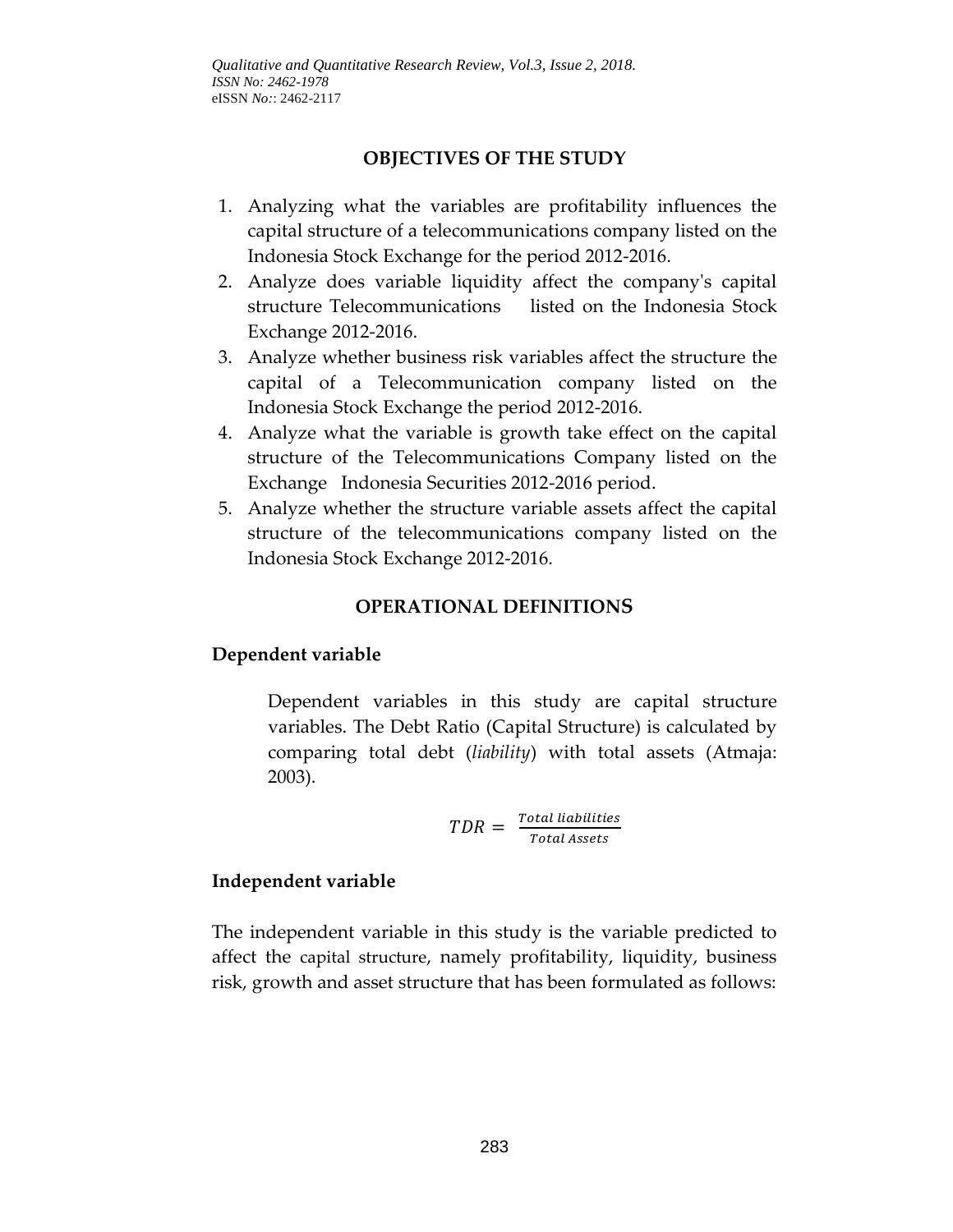A. Profitability (ROA) is a measure of a company's ability in generating profits in a certain period. For measure the level of profitability in this study used ratio ROA(Retur On Asset)

$$
ROA = \frac{EBIT}{Total Assets}
$$

B. Liquidity (CR) in question is the ability of the company in fulfill its short-term obligations with current assets it has. The liquidity ratio can be described in the Current Ratio. The Liquidity Ratio or Current Ratio can be calculated as follows:

$$
CR = \frac{Current\, \textit{asset}}{Current\, \textit{Liabilities}}
$$

C. Business risk is uncertainty faced by the company in carrying out its business (Saidi, 2004). The higher the risk a company will reduce debt (Laksmi, 2010). Risk business in this study is measured using

Basic Earning Power Ratio:

$$
Basic\ Earning\ Power\ Ratio = \frac{EBIT}{Total\ Assets}
$$

D. Growth sales (GROWTH) is an opportunity that is owned by company in developing itself in the market. Sales growth is calculated as percentage of growth sales in a certain year against the previous year.

As for the formula is as follows:

$$
GROWTH = \frac{Net Sales_t - Net Sales_{t-1}}{Net Sales_{t-1}}
$$

E. Asset structure (SA) describes a portion of the total assets can be collateral (collateral value of assets). This variable can be measured by the formula is as follows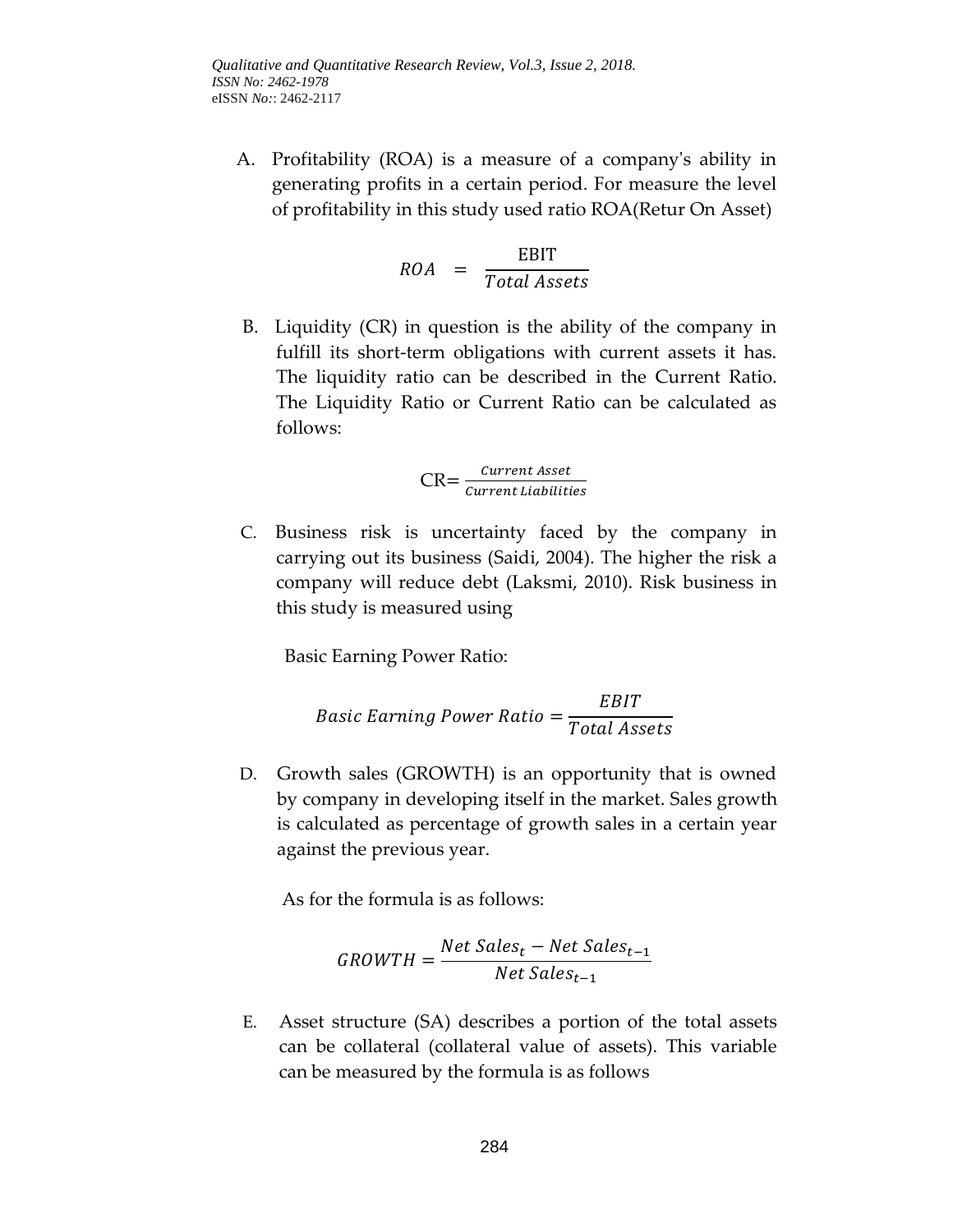$\mathcal{S}_{0}^{(n)}$ F  $\overline{T}$ 

### **RESEARCH METHODS**

The technique used in taking the research sample is *Purposive Sampling* that is sampling by criteria certain. The criteria in question are:

- 1. Telecommunication Company listed on the Indonesia Stock Exchange period of 2012-2016.
- 2. Telecommunication Company listed on the Indonesia Stock Exchange which in completed year 2012-2016.

Table 1 Samples at Telecommunications Companies on the IDX

| Company & Industry                                               |  |  |  |
|------------------------------------------------------------------|--|--|--|
| PT. Bakrie Telecom Tbk                                           |  |  |  |
| Telecommunication                                                |  |  |  |
| PT. Indosat Tbk                                                  |  |  |  |
| Telecommunication                                                |  |  |  |
|                                                                  |  |  |  |
| PT. Inovisi Infracom Tbk                                         |  |  |  |
| Telecommunication                                                |  |  |  |
| PT. Smartfren Telecom (d / h Mobile-8 telecom) Tbk               |  |  |  |
| Telecommunication                                                |  |  |  |
| PT. Telekomunikasi Indonesia (Persero) Tbk                       |  |  |  |
| Telecommunication                                                |  |  |  |
| PT. Trikomsel Oke Tbk                                            |  |  |  |
| Telecommunication                                                |  |  |  |
| PT. XL Axiata (d / h Excelcomindo Pratama) Tbk Telecommunication |  |  |  |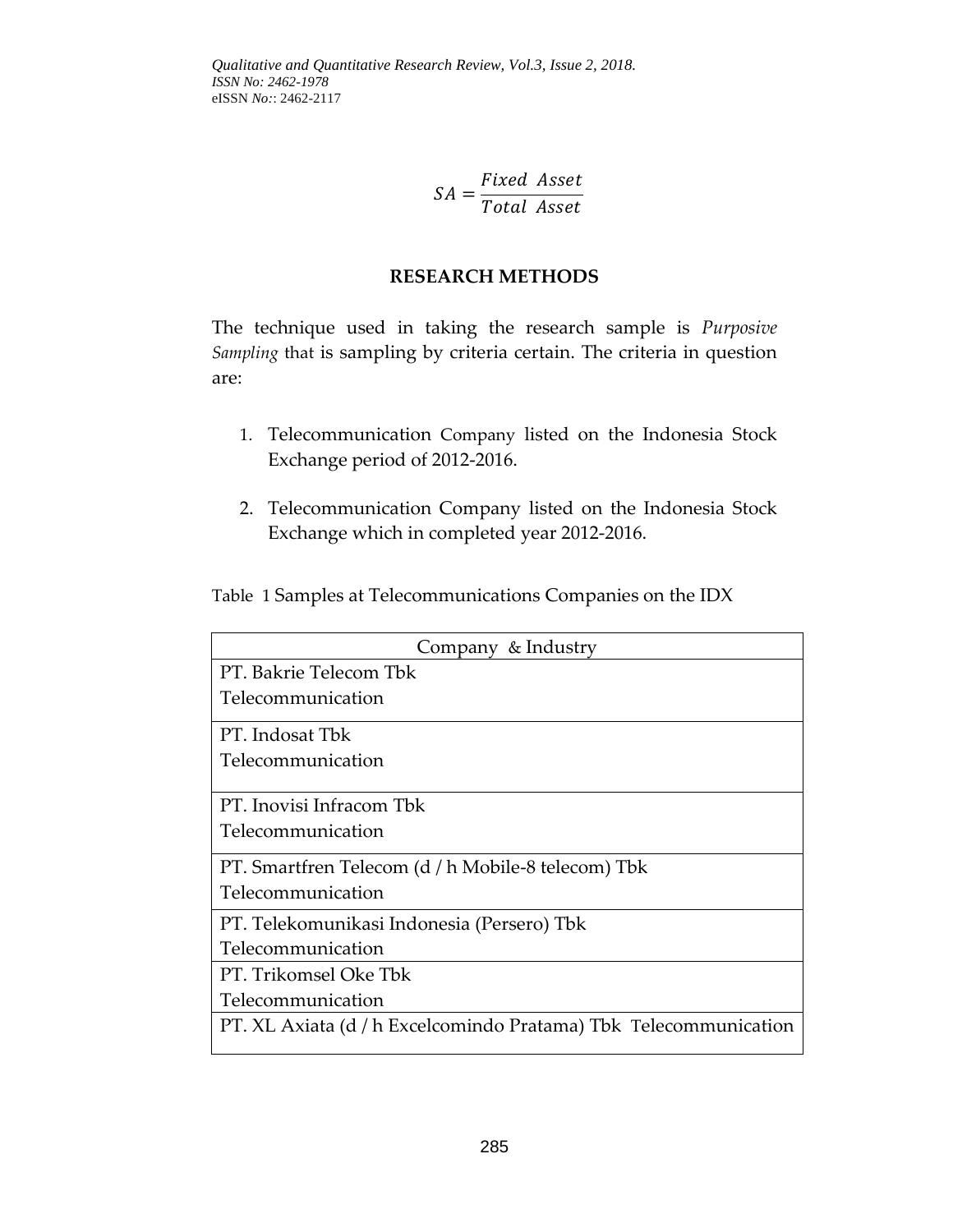## **RESULTS AND DISCUSSION**

#### *Partial Significant Test (Test - t)*

To find out whether there are independent variables consisting of Profitability, liquidity, business risk, growth and asset structure dominant influence on the dependent variable namely structure capital, it is necessary to test Partial Significance (Test- t) by looking at the table 4.

|                 | В        | t-statistic | Sig.  |
|-----------------|----------|-------------|-------|
| (Constans)      |          | 10,419      | 0,000 |
| Profitability   | $-1,018$ | $-2,450$    | 0,022 |
| Liquidity       | $-0,400$ | $-2,883$    | 0,008 |
| Business risk   | 0.434    | 1,079       | 0,280 |
| Growth          | $-0,368$ | $-3,705$    | 0,001 |
| Asset structure | $-0,190$ | $-1,504$    | 0,144 |

Table 2. Regression Analysis Results of Partial Significant Test

Dependent Variable: Capital Structure Processed Data, 2017. (Source: Output of SPSS t Test Results) Ĩ

*Variable Profitability* significant effect on capital structure. From the regression results obtained values amounting to -2.450 with probability 0.022. Significance values below 0.05 indicate that the variable profitability has significant influence on capital structure. Thus it means that **Hypothesis 1 is proven**.

V*ariable liquidity* significant effect on capital structure. From regression results obtained values as big as -2.883 with probability 0.008, significance value below 0.05 indicates that the variance liquidity has a significant influence on capital structure. Thus it means that **Hypothesis 2 is proven**.

*Variable business risks* no significant effect on structure capital. From the regression results obtained values as big as 1.079 with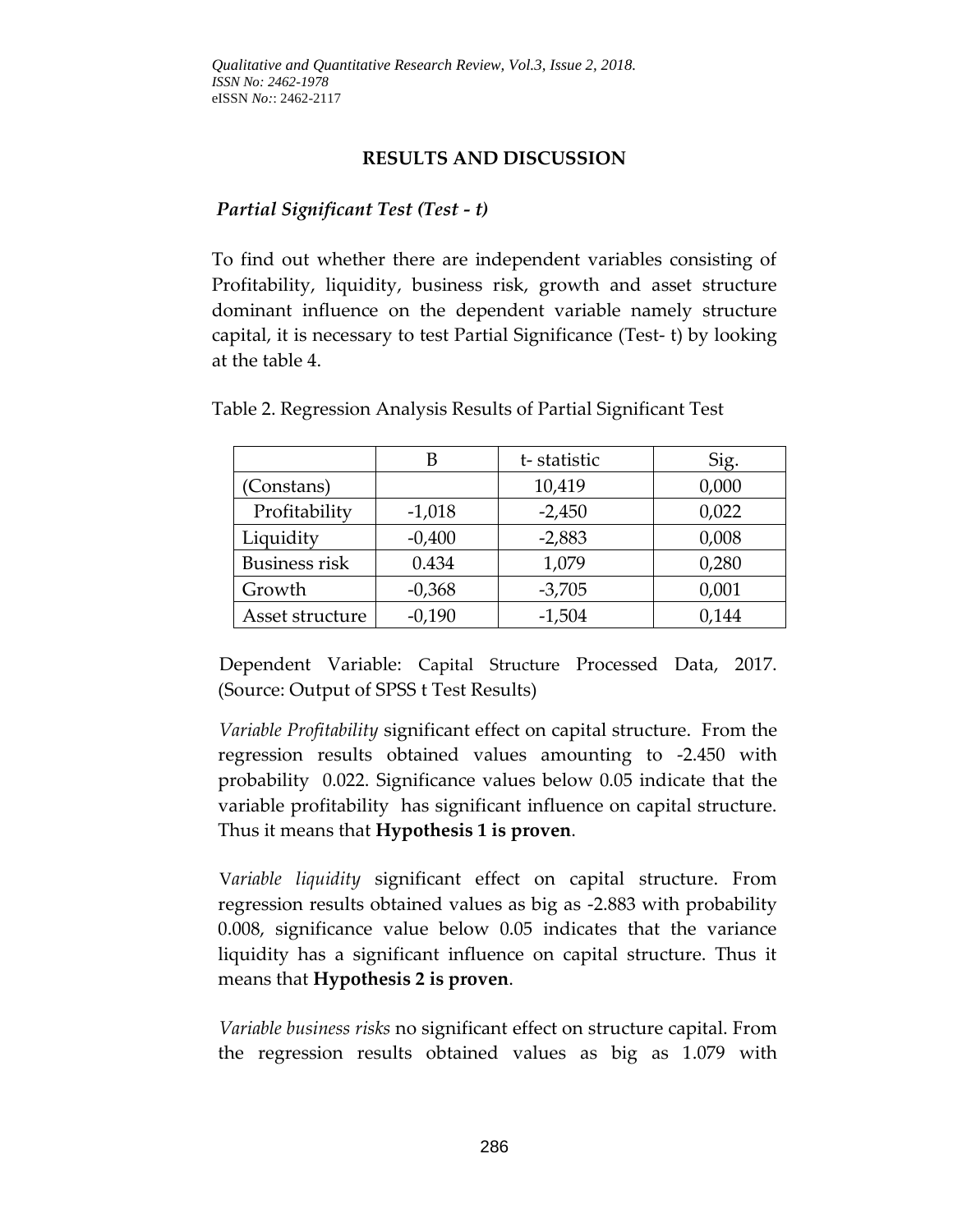probability 0.280. Significance values above 0.05 indicate that liquidity variables do not have a significant effect on capital structure. Thus it means that **Hypothesis 3 is not proven.**

*Variable growth* significant effect on capital structure. From regression results obtained values as big as -3.705 with probability 0,001, significance values below 0.05 indicate that the growth variable has significant iinfluence on capital structure.

With thus means that **Hypothesis 4 is proven**. The *active structure variables* have no significant effect on the structure ccapital. From the regression results obtained values as big as -1.504 with probability of 0.144. Significance values above 0.05 indicate that liquidity variables do not have a significant effect on capital structure. Thus it means that **Hypothesis 5 is not proven.**

## **Simultaneous Significant Test (Test-F)**

The next, test the hypothesis whether all independent variables in this study such as variable profitability, liquidity, business risk, growth and asset structure have a significant effect on variables dependent is the capital structure, it is necessary to do an F-Test. Following summary of significant simultaneous testing (F-Test) shown in table 3.

| Model      | Sum of  |    | Mean  | F      |       |
|------------|---------|----|-------|--------|-------|
|            | Squares | Df | quare |        |       |
| Regression | 0.904   | 5  | 0.181 | 21.420 | 0.000 |
| Residual   | 0.245   | 29 | 0.008 |        |       |
| Total      | 1.149   | 34 |       |        |       |

Table 3. Simultaneous Significant Test Regression Analysis Result (Test-F)

a. Predictors: (Constant), ASSETS STRUCTURE, GROWTH, RISK BUSINESS, LIQUIDITY, PROFITABILITY b. Dependent Variable: STRUCTURE CAPITAL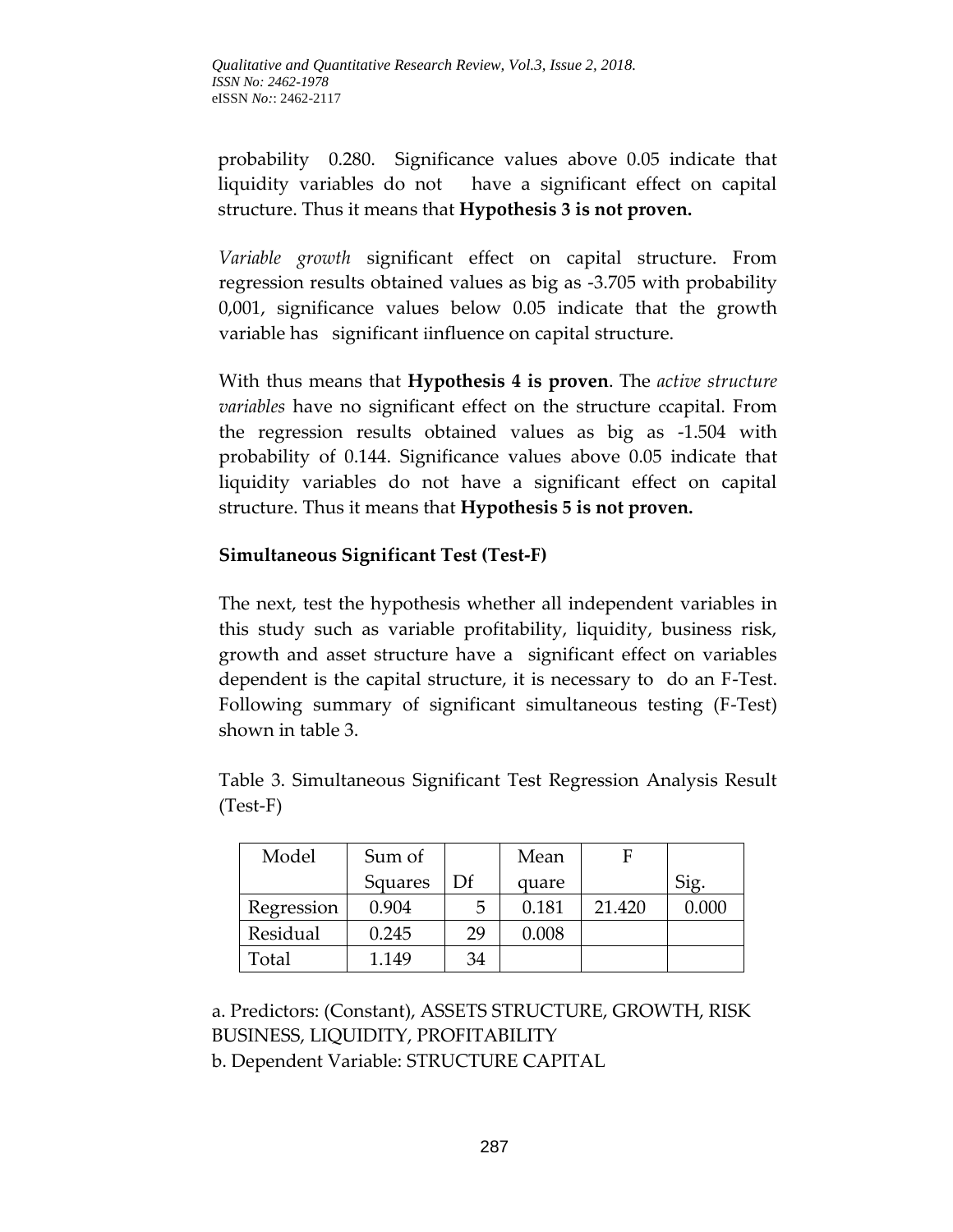From the results of the analysis contained in table 3.7, show that, calculated F value is 21.420 with a probability of 0.000. Because is probability 0.000 <0.05 so, Ho.1 is rejected, which means that the variable independent consisting of profitability, liquidity, business risk, growth and the asset structure simultaneously has a significant effect on independent variable is the capital structure variable.

## **Analysis of Multiple Linear Regressions**

To prove the hypothesis that has been determined in this study used multiple regression tests. The results of the test will indicate whether there are any influence between variables of profitability, liquidity, business risk, growth and asset structure to capital structure variables at the company telecommunications companies listed on the Indonesia Stock Exchange. This test is done using the SPSS 16.0 for program windows and briefly can be seen in table 3.6

| Model              | Unstandardized Coefficents |           |             |       |  |  |
|--------------------|----------------------------|-----------|-------------|-------|--|--|
|                    | В                          | Std.Error | t-statistik | Sig.  |  |  |
| (Constans)         | 0.766                      | 0.074     | 10.419      | 0.000 |  |  |
| Profitability (X1) | $-1.432$                   | 0.0587    | $-2.450$    | 0.022 |  |  |
| Liquidity (X2)     | $-0.106$                   | 0.037     | $-2.883$    | 0.008 |  |  |
| Business Risk(X3)  | 0.527                      | 0.489     | 1.079       | 0.280 |  |  |
| Growth $(X4)$      | $-0.011$                   | 0.003     | $-3.705$    | 0.001 |  |  |
| SA(X5)             | $-0.104$                   | 0.069     | $-1.504$    | 0.144 |  |  |
| $R^2$<br>$= 0.787$ |                            |           |             |       |  |  |

Table 4 Summary of the Results of Multiple Regression Analysis

Based on the results of the above calculations with the help of a computer *program SPSS version 20.0* then the results of the regression equation can be known as the following:

$$
Y=0,766-1,432X1-0,106X2+0,527X3-0,011X4-0,104X5
$$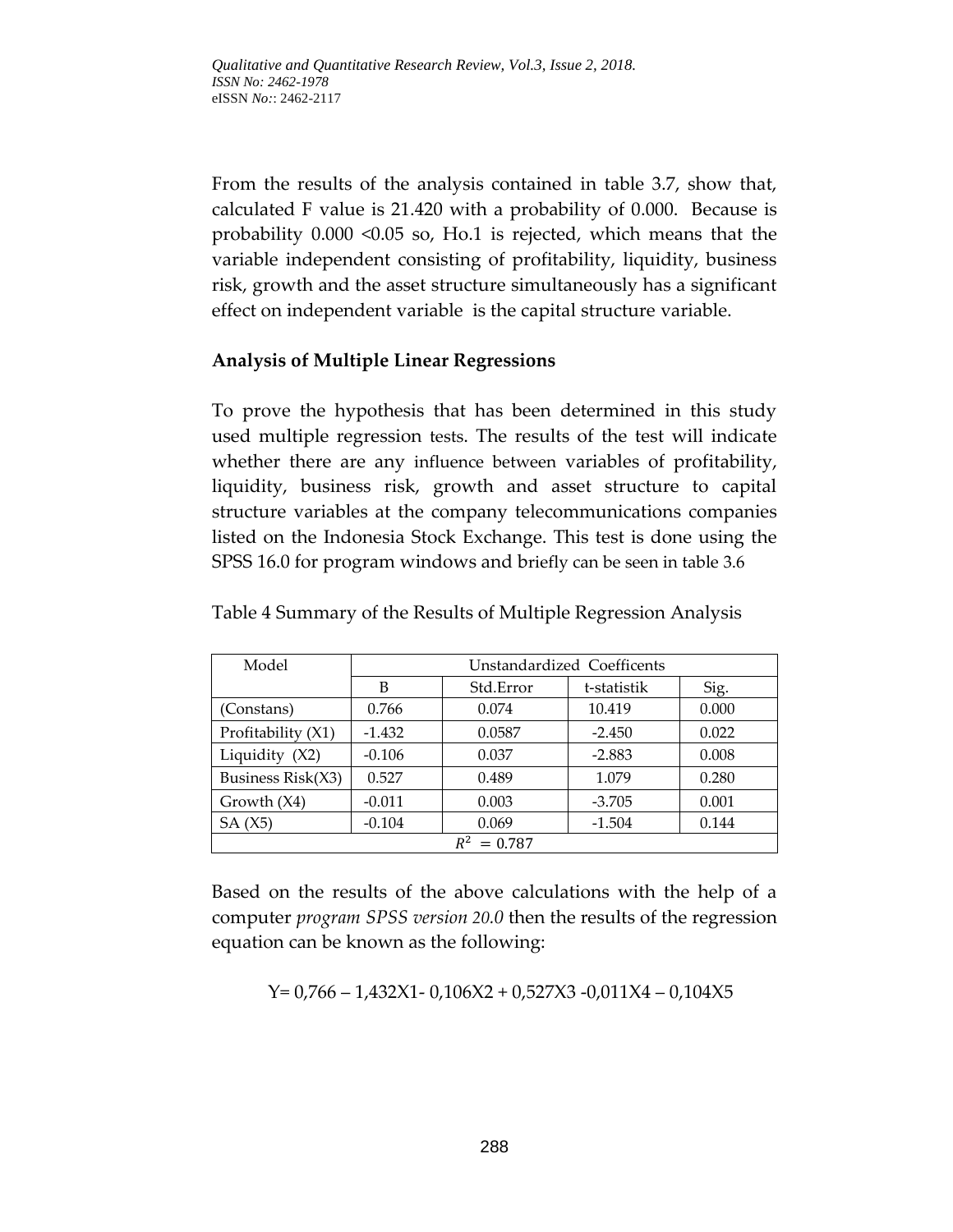The regression equation can be presented as follows:

- 1. Constant value is 0.766, which means now if the company does not do additional activities on profitability, liquidity, risk business, growth, and asset structure the size of the capital structure 0.766.
- 2. Profitability coefficient value is equal to -1.432, meaning if profitability increases by one time from the original value, then the value capital structure will decrease or decrease by 1.432.
- 3. Liquidity coefficient value is equal to -0.106, meaning if liquidity increase in value one time from the original value, then the value capital structure will decrease or decrease by 0.106.
- 4. The business risk coefficient value is 0.527, meaning if the business risk increase in value one time from the original value, then the value capital structure will increase or increase by 0.527.
- 5. Growth coefficient value of -0.011, meaning if growth company sales increase once from the original value capital structure will decrease by 0.011.
- 6. The asset structure coefficient value is equal to -0.104, meaning if the structure assets increase in value one time from the original value then the amount the value of the capital structure will decrease by 0.104.

# **Coefficient of Determination (R²)**

To find out how much influence independent variables such as variable profitability, liquidity, business risk, growth and asset structure towards capital structure variables which can be seen in table 3.5. From the table it is shown that the value of  $(R<sup>2</sup>)$  coefficient of determination is 0.787. This means that capital structure variables can be influenced by variables profitability, liquidity, business risk, growth and asset structure of 78.7%. While the rest is influenced by other variables. Low value the coefficient of determination is due to the limitations of researchers only enters 5 independent variables and in addition to the management role company in determining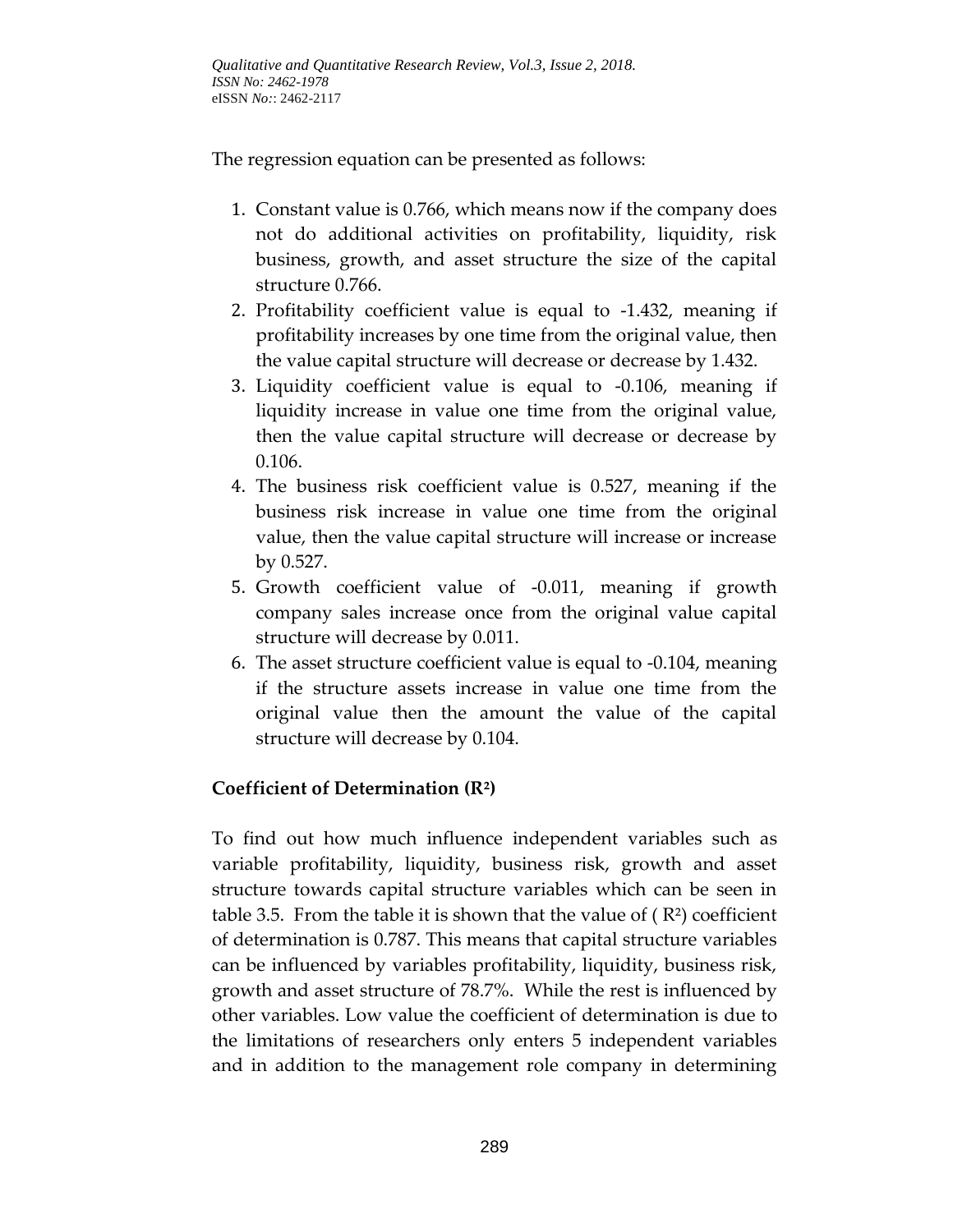the capital structure that indicates that telecommunications companies in using debt capital not yet examined optimally.

### **CONCLUSION**

Based on the results of the research that has been done, after going through the stages data collection, data processing, data analysis and the last interpretation the results of the analysis regarding the influence of company size, business risk, asset growth and profitability of the capital structure, with use normally distributed data, no there is multicollinearity, absence of hetroscedasticity, and there is no autocorrelation conclusion as follows:

- 1. Independent variable which consists of profitability, liquidity, risk business, growth and asset structure influence the dependent variable is capital structure. This is indicated by the value of the test results coefficient determination (R2) which is 78.7% and the remaining 21.3% is influenced by other variables.
- 2. Simultaneously, independent variables consisting of profitability, liquidity, business risk, growth and asset structure influence on dependent variable (capital structure). This is indicated by the value significant probability of the F-test result of 0,000. That means the independent variable can be used to predict values capital structure.
- 3. The results of the analysis partially obtained that the variable profitability negative and significant effect on capital structure. This can see from the level of significance of profitability which is equal to 0.021 means less than 0.05. So the hypothesis states that profitability variables affect the capital structure variable is proven. This indicates that the level of profitability is greater in the company will have an impact on structural decline capital originating from debt by the company.
- 4. From the results of partial data analysis, it is obtained that the variable liquidity negative and significant effect on capital structure. This can see from the level of significance of liquidity that is equal to 0.008 which means smaller than 0.05. So the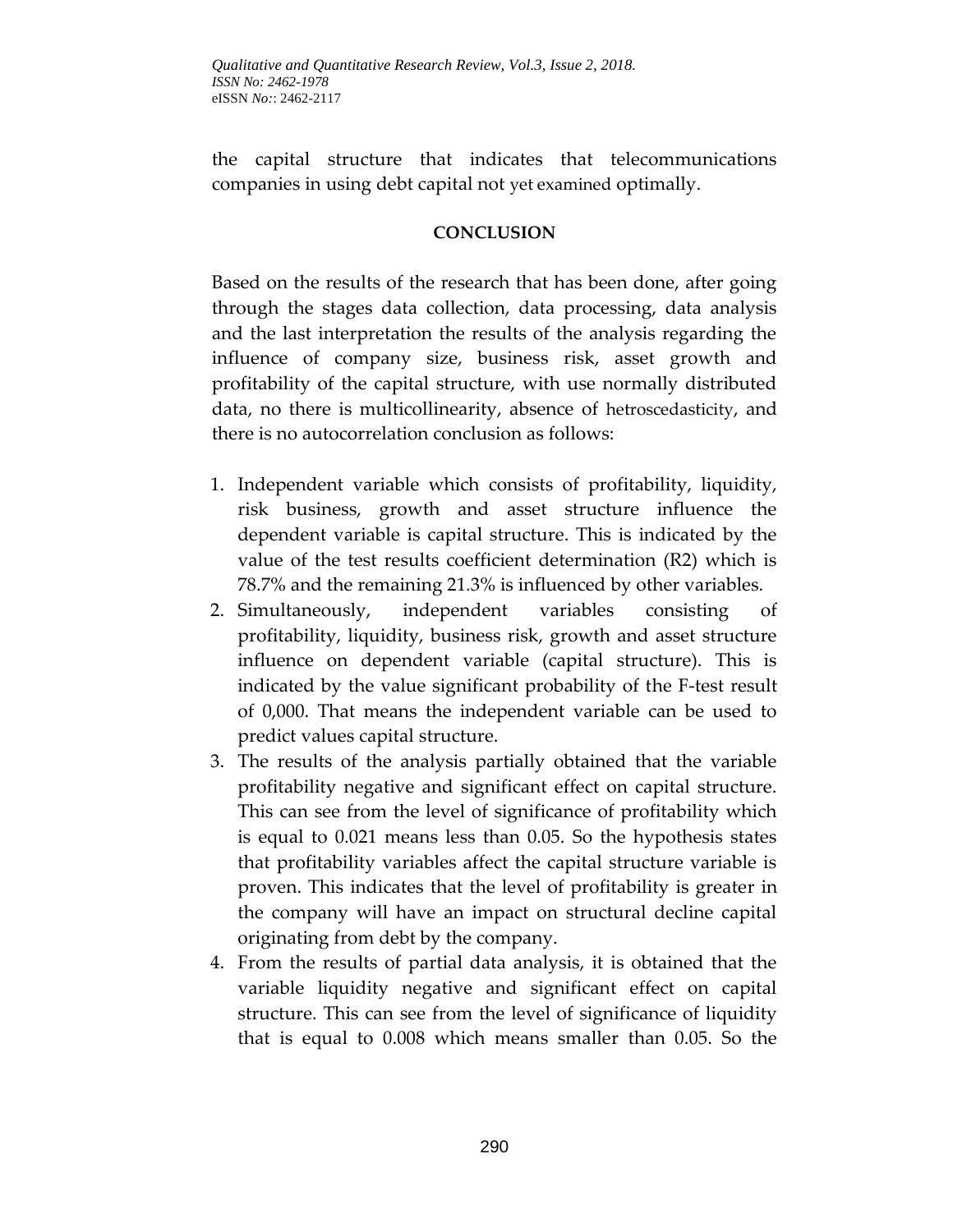hypothesis is that variable liquidity influences the capital structure variable is proven.

- 5. From the results of the data analysis partially obtained that the risk variable business risk has no significant effect on structure capital. This can be seen from the level of significance of business risk, namely amounting to 0.029 which means greater than 0.05. Become a hypothesis states that business risk variables affect variables capital structure, is not proven.
- 6. From the results of partial data analysis, it is obtained that the growth variable negative and significant effect on capital structure. This can see from the level of significance of growth that is equal to 0.001 which means smaller than 0.05. So the hypothesis is that variable growth affects the capital structure variable is proven.
- 7. From the results of partial data analysis, it was obtained that the structure variables assets do not have a significant effect on capital structure. This can see from the level of significance of the asset structure that is equal to 0.143 which means greater than 0.05. So hypothesis which states that asset structure variables affect the capital structure variables, not proven.

#### **SUGGESTIONS**

- 1. For the management of telecommunications companies, it is better before set the capital structure policy first pay attention to the variables of profitability, liquidity, business risk, growth, and asset structure. By paying attention to these variables, companies can decide the size of the appropriate capital structure resulting in an optimal capital structure policy for the company.
- 2. Future researchers are expected to be able to research factors others that can affect capital structure in addition to profitability, liquidity, business risk, growth, and asset structure and can be done in other companies or industries.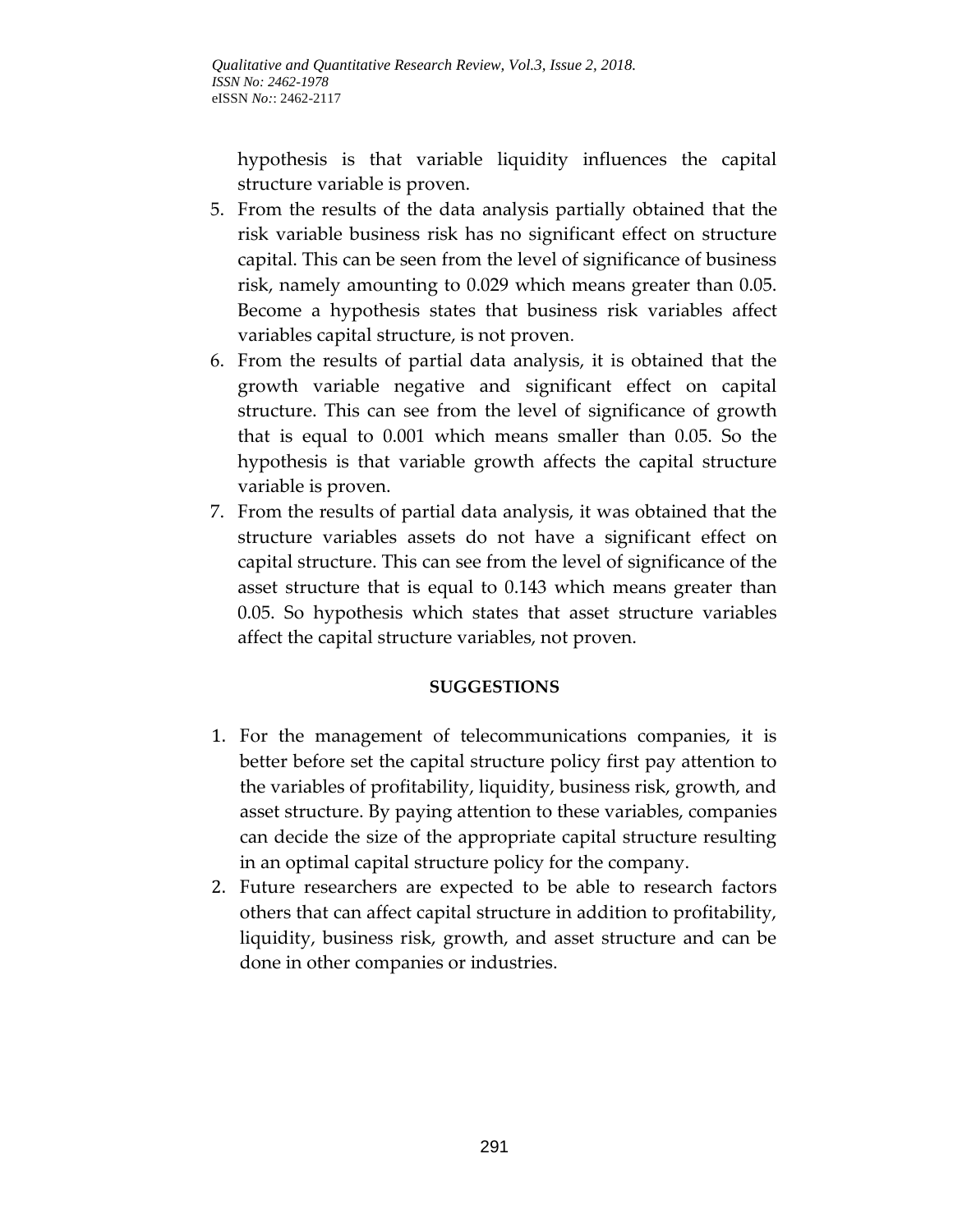#### **REFERENCE**

- Shahril, F., Muhammad & Ishurhudi. (2013). Which factors Influencing Capital Structure in Mining Companies Listed on the Indonesia. Industrial Report.
- Ratna, F.V. (2012). Factor-Factors Affecting Structure Capital (Empirical Study of Registered Manufacturing Companies on the Indonesia Stock Exchange 2009-2010, *Juraksi, 1*(2).
- Lawrence, G. (2009). *Principles of Managerial Finance* 11th edition, Prentice Hall.
- Lakshmi, H.I. (2010). *Analysis Factor - Factors Affecting Capital Structure of Manufacturing Companies Registered at the Exchange Indonesian Securities Period 2006-2008* (Case Study in the Sector Automotive and Allied Product), Essay. Semarang, Diponogoro University.
- Houston, J.F., & Brigham, E.F, (2001). Basics Management Finance. Edition 8. Jakarta, Salemba Empat, 2011, *Fundamentals of Financial Management.* Edition 11, Book 2, Jakarta, Salemba Empat.
- Suaddan, H., & Enny, P. (2002). *Fundamentals of management Finance*. 4th edition. Yogyakarta, UPP AMP YKPN.
- Ghozali, I. (2005). *Application of Multivariate Analysis with SPSS Program*. Edition 3. Semarang, Diponegoro University.
- Joni & Lina (2010). Factors Affecting Structures Capital, *Journal of Business and Accounting, 12*(2), 81-96.
- Farah, M., & RizkyRamadhan, A. (2010). Factors that are Influencing the Capital Structure of Manufacturing Companies on Manufacturing Industry on the Indonesia Stock Exchange, *Business Journal and Accounting, 12*(2), 119-130
- Meta, N., Sarsadan R., & Sampuno, D. (2012). Effect Analysis Profitability, Liquidity, Sales Growth, Size Company and Managerial Ownership of Capital Structure (At Manufacturing Companies Listed on the Indonesia Stock Exchange Period 2008- 2010), *Diponegoro Business Review Journal*, *1*(1), 1-9.
- Nurrohim, K.P., & Hasa. (2008). Effect of Profitability, Fixed Assets Ratio, Control of Ownership and Asset Structure Against Capital Structure In Manufacturing Companies in Indonesia, *Business Studies and Management, 10*(1), 11-18.